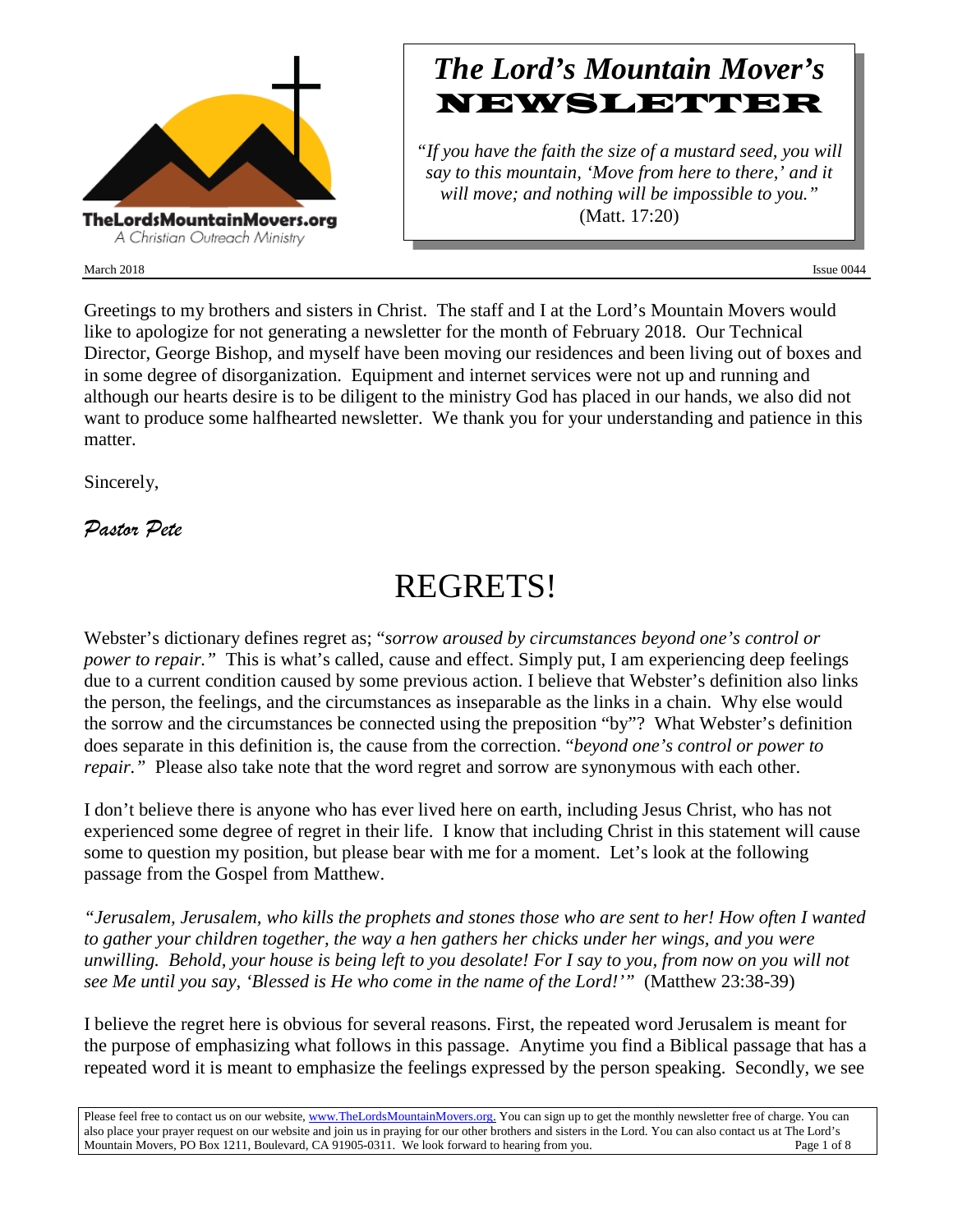the tender act of a hen gathering her chicks under her wings, an act of love and protection. We see the incredible desire (regret/sorrow) of Jesus for things to be different than the circumstances that existed. Lastly, we have circumstances beyond one's (Jesus') control or power to repair. Note the fact that Jesus said, *"How often I wanted",* and, *"but you were unwilling."* Desire in direct conflict with ability! Do you see the distinction between His desire and His ability? Some of you are probably thinking that I don't believe in the omnipotence of God to do anything. Well I absolutely do believe He can do anything, to a point! Here is the difference, God cannot violate His own nature, character, laws, promises, plans, or prophesies. Here is a perfect example. God's plan for our salvation before the foundation of the earth was through the death, burial, and resurrection of His Son Jesus Christ. In the garden before His crucifixion Jesus prayed, *"My Father, if it is possible, let this cup pass from me, yet not as I will, but as You will."* (Matthew 26:39) Later He prayed, *"My Father, if this cannot pass away unless I drink it, Your will be done."* (Matthew 26:42)

Even though Jesus knew beforehand that His crucifixion was all part of the plan before time as we know it existed, His desire for things to be different was evident. We also see that He did not possess the control or power to change things. He did not because He could not, plain and simple. He would have violated His predestined role in His Father's plan for the salvation of those who would be willing verses those who would be unwilling. We will not get into the causation of a person moving from unwillingness to willingness in this study. Even a cursory reading of Scripture dealing with the process of salvation takes us back to the, cause and effect statement.

I hope that I have settled any issues concerning the fact that Jesus experienced regret during His time on earth. We can now move on to a fact that we all can accept, being that we have all personally experienced regret in our lives. What are some of the regrets that you have experienced? Maybe I can spark some memories for you.

**Regrets from missed opportunities.** These can also be called the regrets of omission. How many of us have looked back and saw times when we made choices to "not" do something that could have changed our, or someone else's, lives for the better? Opportunities that included things like; jobs that could have become careers, saved money that could have been used for better purposes, words of encouragement that were never uttered, trips that were never taken, time with loved ones that was spent elswhere, acts of kindness shelved, hugs, and the words 'I love you' kept inside. The list could go on and on and I am sure that right now you are thinking of missed opportunities in your life that I have not listed here.

We all know that the past cannot be changed and that we, and others, will live with the consequences of these regrets. However, we can use these as motivations to change what we choose to do and not create more missed opportunities or future regrets. We can use the past to change the future. God has given us the gift of memory to help guide us through this life and into the next. George Santayana a writer and philosopher is credited with writing, "Those who cannot remember the past are doomed to repeat it." It would do us all good to glean from our missed opportunities and use that knowledge for the betterment of ourselves, others, and the kingdom of God, now and in the future.

Just like Webster's definition says, "*beyond one's control or power to repair."* We have no power to change the past or undo what has been done. However, we do have the ability to surrender to the control and power of God through the guidance of the Holy Spirit to choose and do better.

Please feel free to contact us on our website, ww[w.TheLordsMountainMovers.o](http://www.thelordsmountainmovers.org/)rg. You can sign up to get the monthly newsletter free of charge. You can also place your prayer request on our website and join us in praying for our other brothers and sisters in the Lord. You can also contact us at The Lord's Mountain Movers, PO Box 1211, Boulevard, CA 91905-0311. We look forward to hearing from you.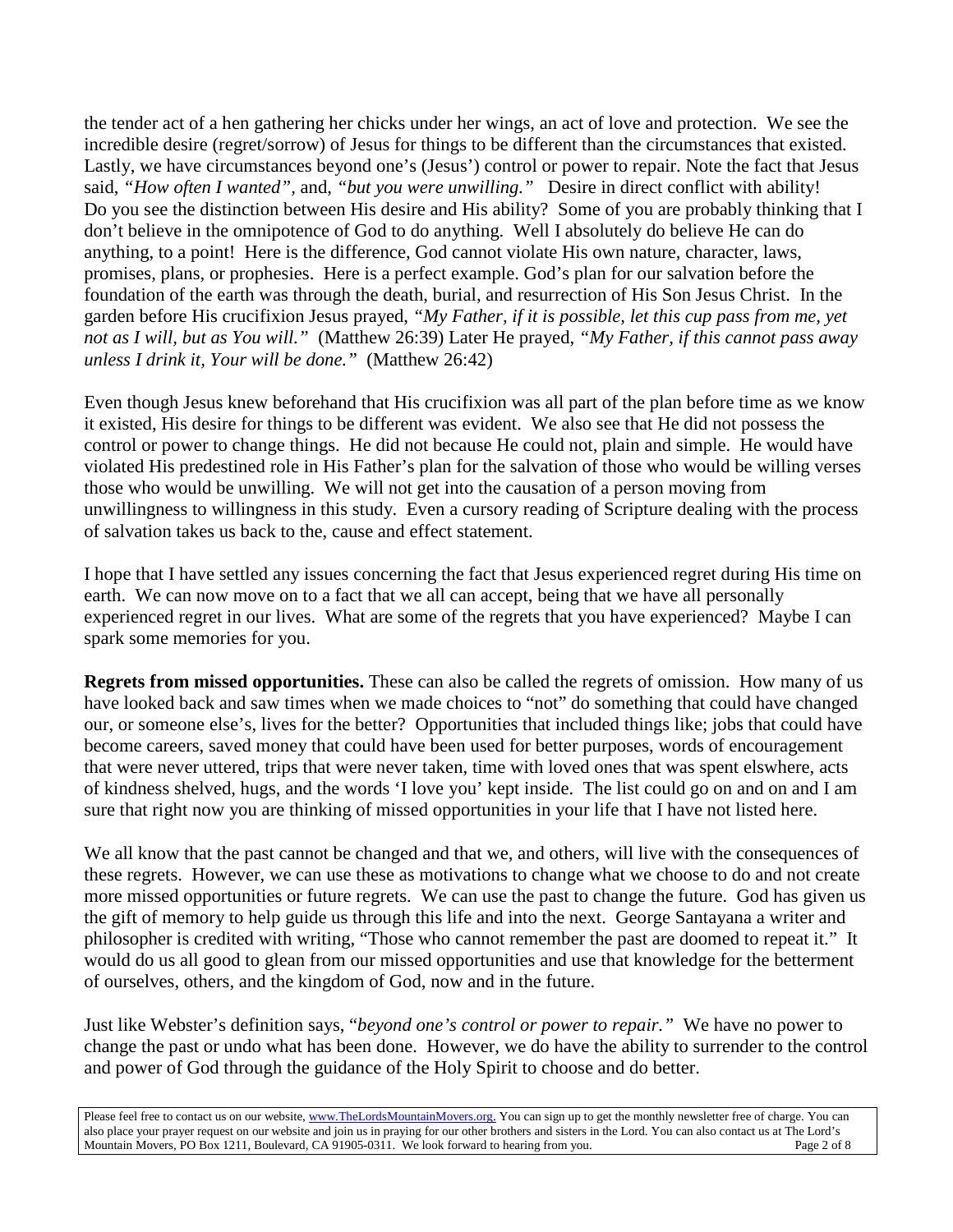**Regrets from destructive choices.** These can be called the regrets of commission. These are regrets generated from doing the wrong thing, making the wrong choice, or choosing the path of conscious rebellion. While the regrets of omission entail the idea of not gaining or moving upward, the regrets of commission move us downward and backward. They come directly from deliberate indifference to what we know to be true, right, and holy. The consequences are usually far greater when it comes to these types of regrets.

These choices may come in the form of uncontrolled anger, jealousy, covetous desires, hatred, revenge, selfishness, or any other thing that is contrary to who we are supposed to be and how we are to conduct ourselves as children of God. If you need a longer list, you can refer to the Apostle Paul's writings in Romans 1:28-32. The regret and sorrow for these things can only be realized for the following reasons: First, we must understand and accept the fact that we are not entitled to act this way for any reason whatsoever. We are responsible for our thoughts and actions and cannot pass the buck. Adam and Even tried that and it didn't work out in their favor.

Secondly, we must, without excuse, wholly and completely accept the fact that we have offended not only ourselves and others, but our Heavenly Father. King David, in Psalm 51:4, cried out to God, *"Against You, and only You, I have sinned and done what is evil in Your sight, so that You are justified when you speak and blameless when You judge."* I think it is interesting to note that David did not reach this epiphany without God intervening through the Prophet Nathan. David, like us, found himself in a situation that was, "*beyond one's control or power to repair."* But once again we, as Christians, can go to our Heavenly Father with this God generated regret or sorrow and find the relief we cannot give ourselves. Please take time to read II Corinthians 7:7-13 on godly sorrow as my space here is limited.

I want to close with the following thought. Failures do not need to be the end of the story for us as Christians. They can also be the beginnings of new and better things. Failures can be a turning point where we go from indifference or rebellion to awareness and adherence. What we cannot do for ourselves or others, God can. Let us embrace the regrets and sorrows for a moment then move onward and upward to the higher calling of God for us, others, and His kingdom here on earth.

If anyone is reading this that has not received Jesus Christ as their Lord and Savior there is still hope that you will not suffer the ultimate regret and sorrow that even God cannot and will not remove, and that is when you find yourself in a heard of goats standing at the judgement before almighty God! If you are a true believer, do you know someone like this? What are you doing about it?

May God bless you all with His love and fellowship.

In His service,

*Pastor Pete*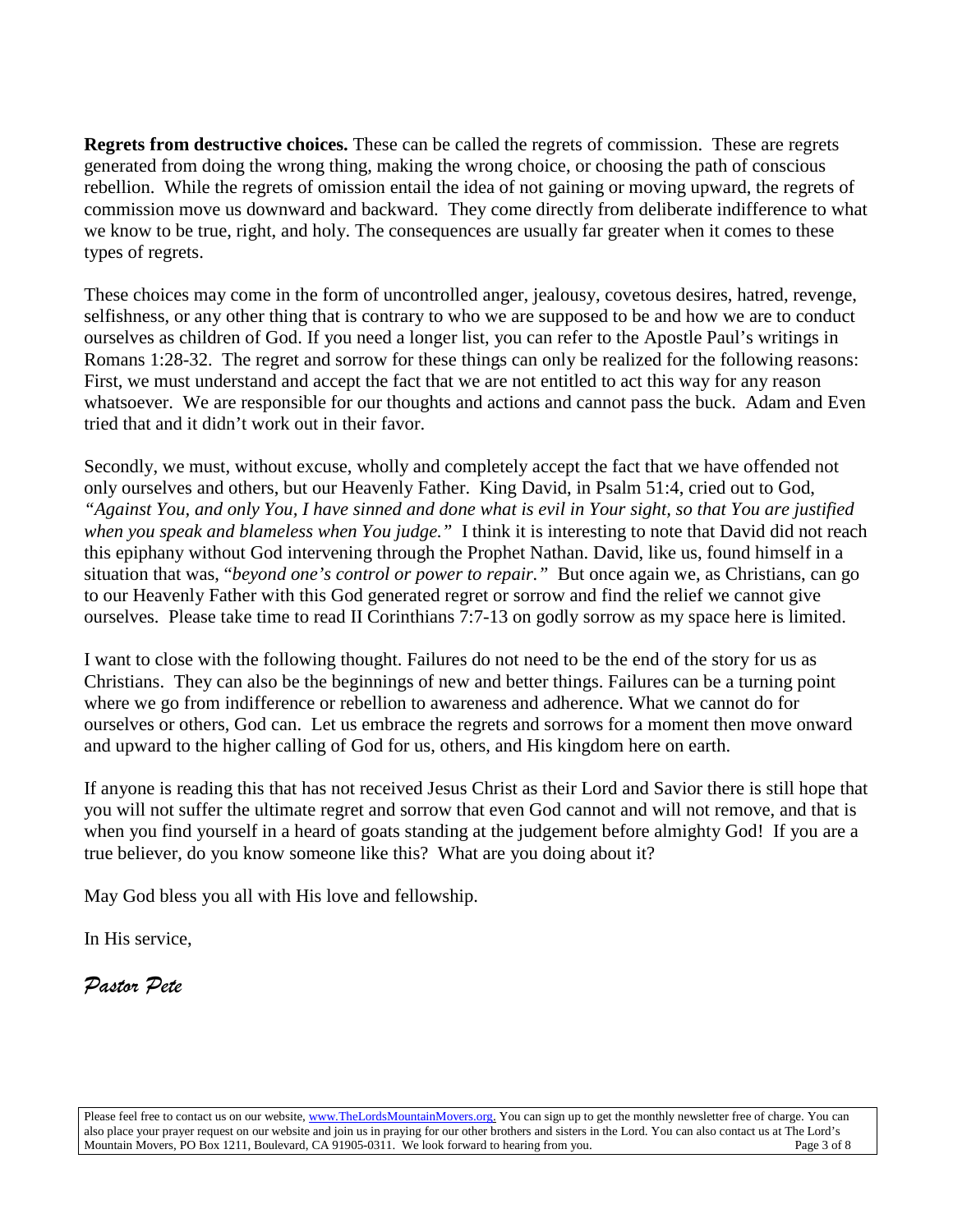### **A brother's testimony…**

### **IS HEAVEN REAL**

**Matthews 7:13-14:** ENTER through the narrow gate. For wide is the gate and broad is the road that leads to destruction, and many enter through it. But small is the gate and narrow the road that leads to life, and only few will find it.

So, here's my question. Is heaven our default destination or is it hell. If you listen to most Christians today the thought seems to be we're all going to heaven. It's easy just believe. But is that really all there is to it? The Bible tells us that all have sinned and fall short of the Glory of God, and that sin separates us from a relationship with God. Because we are sinners, we are not entitled to enter God's presence or to be in his Heaven. So, HEAVEN is not our default destination. No one goes there automatically. Unless our sin problem is resolved, the only place we will go is our true default destination…. Hell.

If you're like me, you spend much of your time burdened with the problems of this world. We concentrate all our efforts and time, trying to succeed in the physical world we exist in. The world tells us that Heaven is some ethereal place that we cannot even imagine. Many believe that heaven and hell do not even exist. Nothing could be further from the truth. As long as the resurrected universe remains either undesirable or unimaginable, Satan succeeds in sabotaging our love for heaven.

Colossians 3:1 is not a request, it is a command. "Set your hearts on things above, where Christ is seated (Heaven) at the right hand of God". There is an old saying "so heavenly minded you're of no earthly good." On the contrary, many of us are so earthly minded we are of no heavenly or earthly good. Once the matter of our sin has been resolved, our next objective is to be earthly good. It is said that those who are heavenly minded are the most effective for the kingdom of God. Our minds are so much set on earth that we are unaccustomed to heavenly thinking.

If Christ is truly the center of our life, then we should desire to be where he is… In heaven, and if we're going to spend eternity there with him we should know where it is we're going. Since our salvation **is** assured, because we have put our trust and faith in Jesus Christ, we can know for sure where we will spend eternity. John tells us that we "**can know"** (I John 5:13) "I write these things to you who believe in the name of the Son of God so that you may **know** that you have eternal life."

So now back to the original question. Is heaven a real place? If you believe Gods' word, then the answer is a definite **YES.** The next thing we need to do is to find out all we can about where we will spend an eternity with our Lord. The answers are all found in our Bibles. If you need some help in your research I would recommend the following; read "HEAVEN" by Randy Alcorn. He covers every question with answers from the word of God. Will you have a physical body? Will you see your loved ones? What does the Bible say Heaven looks like? What will our lives be like, and what will we be doing? Good luck and Gods' blessings as you start to look into your future.

#### Brother Darrell

Please feel free to contact us on our website, ww[w.TheLordsMountainMovers.o](http://www.thelordsmountainmovers.org/)rg. You can sign up to get the monthly newsletter free of charge. You can also place your prayer request on our website and join us in praying for our other brothers and sisters in the Lord. You can also contact us at The Lord's Mountain Movers, PO Box 1211, Boulevard, CA 91905-0311. We look forward to hearing from you.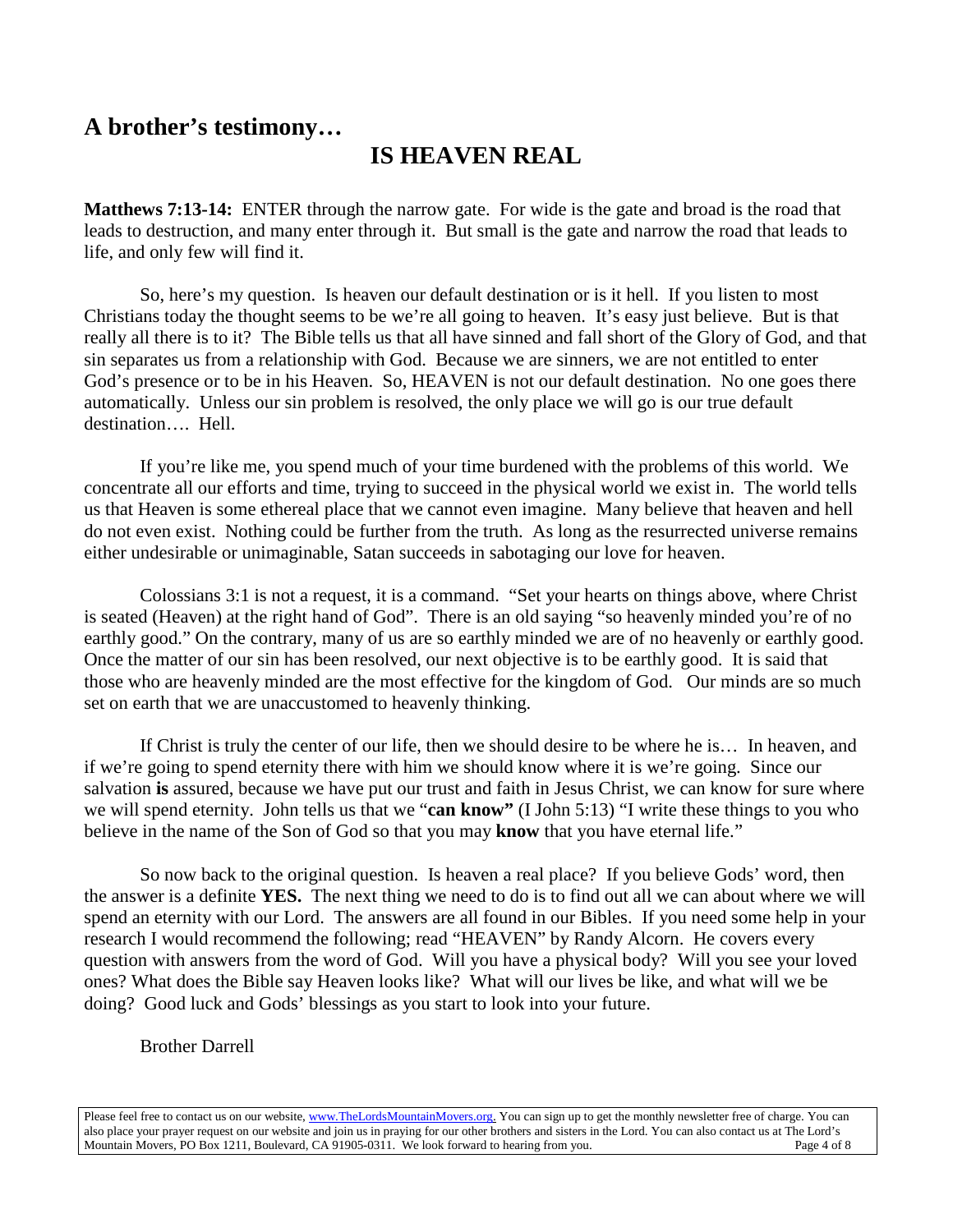### **How would you like to bless and encourage someone?**

We would love to receive your testimony of how God has impacted your life in the past or present. God does things in our lives not only to bless us, but to be an inspiration to others who may be facing some of the same circumstances you have. Please keep your testimony to one page or less. We look forward to seeing and sharing God working in your life. If you send something you need to have back, we will be glad to return it to you, just let us know.



Greetings to all our brothers and sisters in Christ who receive our newsletter through the mail. We are currently posting and maintaining all prayers requested on the Internet so your brothers and sisters all over the world can continue to pray for your petitions and praise God for the ones He has already answered.

What a privilege we have, to go before the throne of God with our requests and the requests of others. Let us keep praying and seeking His will for our lives and the lives of others. If you have a prayer request you would like added to next month's newsletter and/or posted on the ministry website, please fill out the form below and mail it to us. Previous prayer requests are still there on the website for people to read. We are wondering if your prayer has been answered yet? Send us your praise reports! We want to know and share it with everyone else who reads the newsletter, so keep us updated. We look forward to hearing from you and standing in the gap as a prayer warrior.

#### **February - March 2018 Prayer List**

- Mar C .............Prayer for healing after a fall, broken ribs and collapsed lung. She is in the emergency room as we type this prayer list. Pray for a fast recovery.
- Michael S .......I request prayer for my walk and to continue to grow in faith. Also, that my prison sentence be shortened, For my family and their safety. For my wife "Angela" stays in our marriage. That all non-believers become unmuted and unblinded by Satan so that they can become believers, that any strongholds that Satan has on me that God binds them and that He becomes my stronghold. Also, for your ministry that God allows it to prosper and he blesses every brother and sister involved. In Jesus name, Amen.
- Dave G ...........Prayer for continued safety. Continue prayer for deliverance through the appeal and to be reunified with my children. They are all grown now. Please pray for their salvation.
- Richard D.......Prayer as he goes through some medical issues, three family members have taken their own life. Pray for the surviving family's healing. Please keep him in pray as he

Please feel free to contact us on our website, ww[w.TheLordsMountainMovers.o](http://www.thelordsmountainmovers.org/)rg. You can sign up to get the monthly newsletter free of charge. You can also place your prayer request on our website and join us in praying for our other brothers and sisters in the Lord. You can also contact us at The Lord's Mountain Movers, PO Box 1211, Boulevard, CA 91905-0311. We look forward to hearing from you.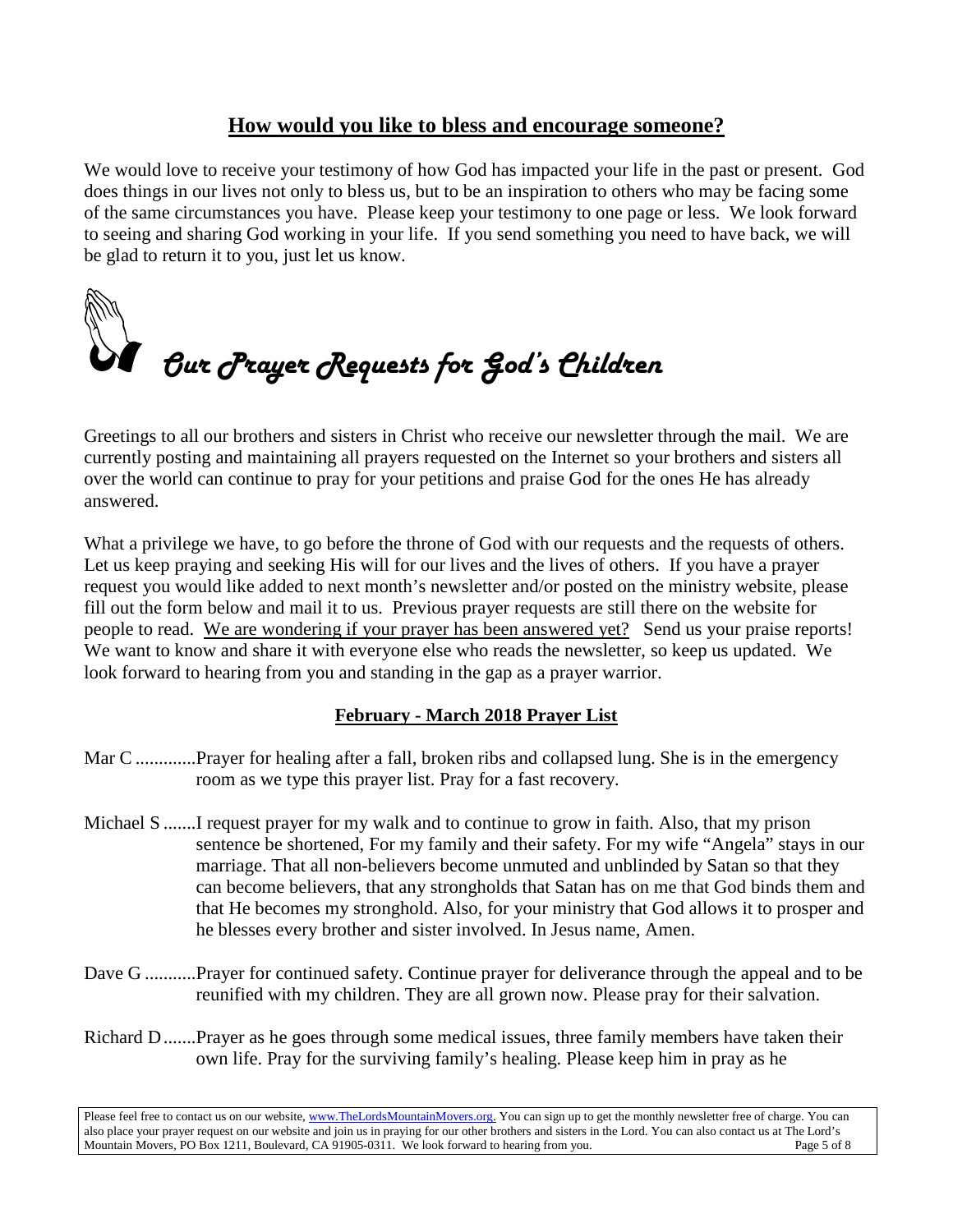transitions to a facility. Also, for Richard to be strong, kind and humble as he moves to a new living environment. Pray that Robert G. to find peace inside these concreate walls and electric fence, and for his Mom- Kids and Family.

- Yolanda .........."The Cable Lady" askes for prayer for her people and her situation. God knows what she needs as we reach out for her to be uplifted in the Lord.
- Robert G.........Prayer for the Griller, Solorio, Latner, Brown & Griffin Families that God Strengthen and comfort all of these families and draw those who don't know Him close unto Him. Asking for prayer for Richard D's., daughter's safety and that they be able to write him more. Also pray for Linda L. that God comforts her as she battles cancer and she stays surrounded by family & Christian family during this trying time.
- Aimee P..........Prayer for relief from Multiple Sclerosis and her comfort and for her to draw nearer to Christ throughout this trial.
- Thomas G.......Prayer for God to restore him to his family and keep him healthy. Pray for his children and grandchildren's safety and salvation.
- Daniel V.........Prayer for better employment and relief from harassment he is experiencing from community. Keeping his faith in Jesus Christ.
- Michael .........Prayer for healing of medical issues and that his leg amputation will restore his health after a blood clot.
- Guylene M .....Prayer for healing and recovery after she was diagnosed with Ovarian cancer, and her daughters who were diagnosed with breast cancer.
- Nikolaus O .....Pray that the Lord blesses my mother, Elizabeth J with strength, courage, and His protection. Remember He is near to those with broken hearts and contrite spirits. I also pray for thanksgiving for my brother in Christ, Roger C. I pray he is well, in great spirits and want to thank him for his kind, compassionate words. Stay strong and may God Bless.
- Leonard S.......Going for Governors Pardon on Dec 10, 2017 for innocents in all. Praying for favor on my Lawyer and myself in Jesus Christ of Nazareth name. Amen, Luke 1:37
- Jason M..........Prayer for him and his family as he endures the challenges of accusations for charges he is states he is innocent of.
- Hazel C...........Prayers for health to improve as she is suffering from diabetes. Prayer for Kryshawn and son to be safe and well in their return to Houston, Texas.
- Tony M...........Prayer as doctors change his medications to find which meds were poisoning his system and causing kidney damage. Praise Report: They found the doctors over prescribed a

Please feel free to contact us on our website, ww[w.TheLordsMountainMovers.o](http://www.thelordsmountainmovers.org/)rg. You can sign up to get the monthly newsletter free of charge. You can also place your prayer request on our website and join us in praying for our other brothers and sisters in the Lord. You can also contact us at The Lord's Mountain Movers, PO Box 1211, Boulevard, CA 91905-0311. We look forward to hearing from you.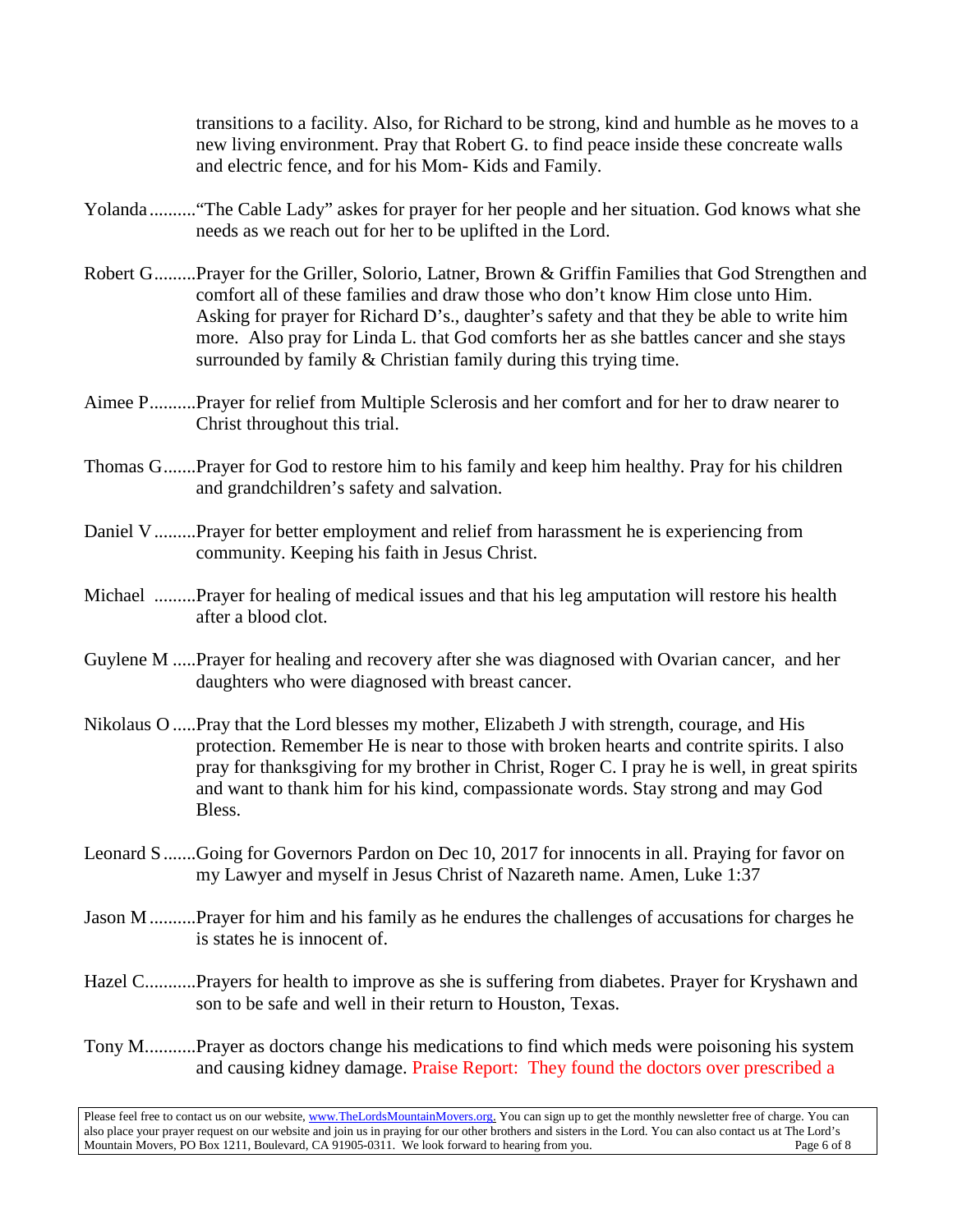deadly medication which he is no longer taking. He is doing much better. Kidney damage is slowly resolving itself.

- Bobby C .........Prayers for the courts to drop enhancement in his case so he can be released. Prayer to keep himself and family safe and pull the family together and get brother home from Hawaii.
- Brett W...........He found his son dead last month, please pray for him and his family.
- Linda G. .........She is suffering several critical health issues and we request prayer for her healing.
- John D. ...........Prayer for my Uncle Denny to take care of himself, eat right and get his diabetes under control. Praying that his new roof works for him, and that his nephew can come see him soon.
- Connie C ........She has been diagnosed with ovarian cancer. Pray for her trusting in the Lord for a healing and restore her back into the life of Larry's K. PRAISE REPORT: Connie is no longer suffering with cancer. The Lord called her home on July  $27<sup>th</sup>$ . I knew Connie since 8<sup>th</sup> grade and we spent the last 6 months together. What a love story. I will be forever grateful and blessed. Thank you, Heavenly Father.
- Donald A……Last month we received a letter from Donald with a lot of prayer requests. Evidently God has touched his heart to see the needs of others in a special way. These requests included prayers for health issues, family issues, marriage issues, and most importantly their relationship with God. He also has requested for many of the Christians who are behind the prison walls and the different protestant chapels, their leadership and their congregations. Pray for those who are captive in false religions and/or following false Christ's. In a time like our country, and the world, is currently facing we need prayer more than ever. We cannot pray away God's prophetic plan but we can pray for His people and share the gospel with the lost. *Thank you, Donald, for a sensitive heart*. Please pray for these requests knowing that God knows the specifics of each situation and what is necessary.
- Patty B.............Prayer that a heart procedure she will have done on Sept. the 14<sup>th</sup> will resolve long time issues and that she will no longer suffer from past afflictions. PRAISE REPORT: She is back home and doing great!
- Gen Prayer .....That God would bring together Christian Marriages in unity.
- Jason M..........Prayer for healing of his family and removal of the strife going on between them. Also pray for a positive resolution to serious legal challenges.
- Rachel C.........She has undergone several surgeries on her eye, with the doctor trying to restore her vision. Please pray for her healing and/or a better doctor who will make it right.

Please feel free to contact us on our website, ww[w.TheLordsMountainMovers.o](http://www.thelordsmountainmovers.org/)rg. You can sign up to get the monthly newsletter free of charge. You can also place your prayer request on our website and join us in praying for our other brothers and sisters in the Lord. You can also contact us at The Lord's Mountain Movers, PO Box 1211, Boulevard, CA 91905-0311. We look forward to hearing from you.